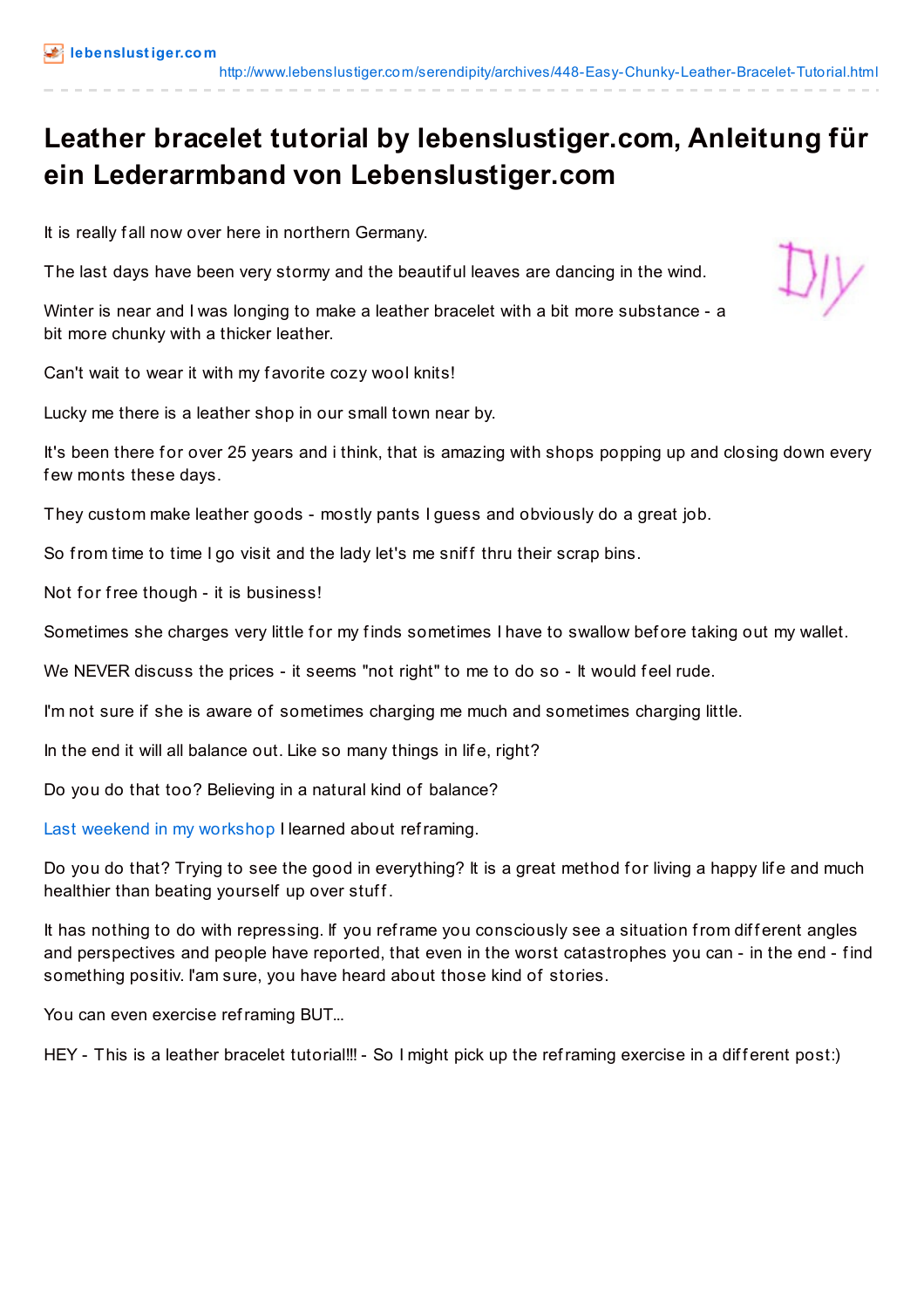

Here we go:

If you have seen my other bracelet [tutorials](http://www.lebenslustiger.com/serendipity/pages/bracelets.html) you know, that I am font of [bracelets](http://www.lebenslustiger.com/serendipity/archives/200-Leather-Bracelet-Tutorial-With-A-Little-Trick-And-Give-Away!.html) with no closure and possible no extra tools or expensive materials.

For this bracelet I used again some elastic cord combined with the leather to be able to easily slide the bracelet over my hand.

I also wanted to use up the rest of those **rose-quartz beads**. These kind of natural, free-form little gemstones cost only pennies but of course you can use any beads you like.

I also used my favorite facetted spacer beads in copper.

**For the elastic I like to use Gosshammer Floss but Magic Stretch will also work.**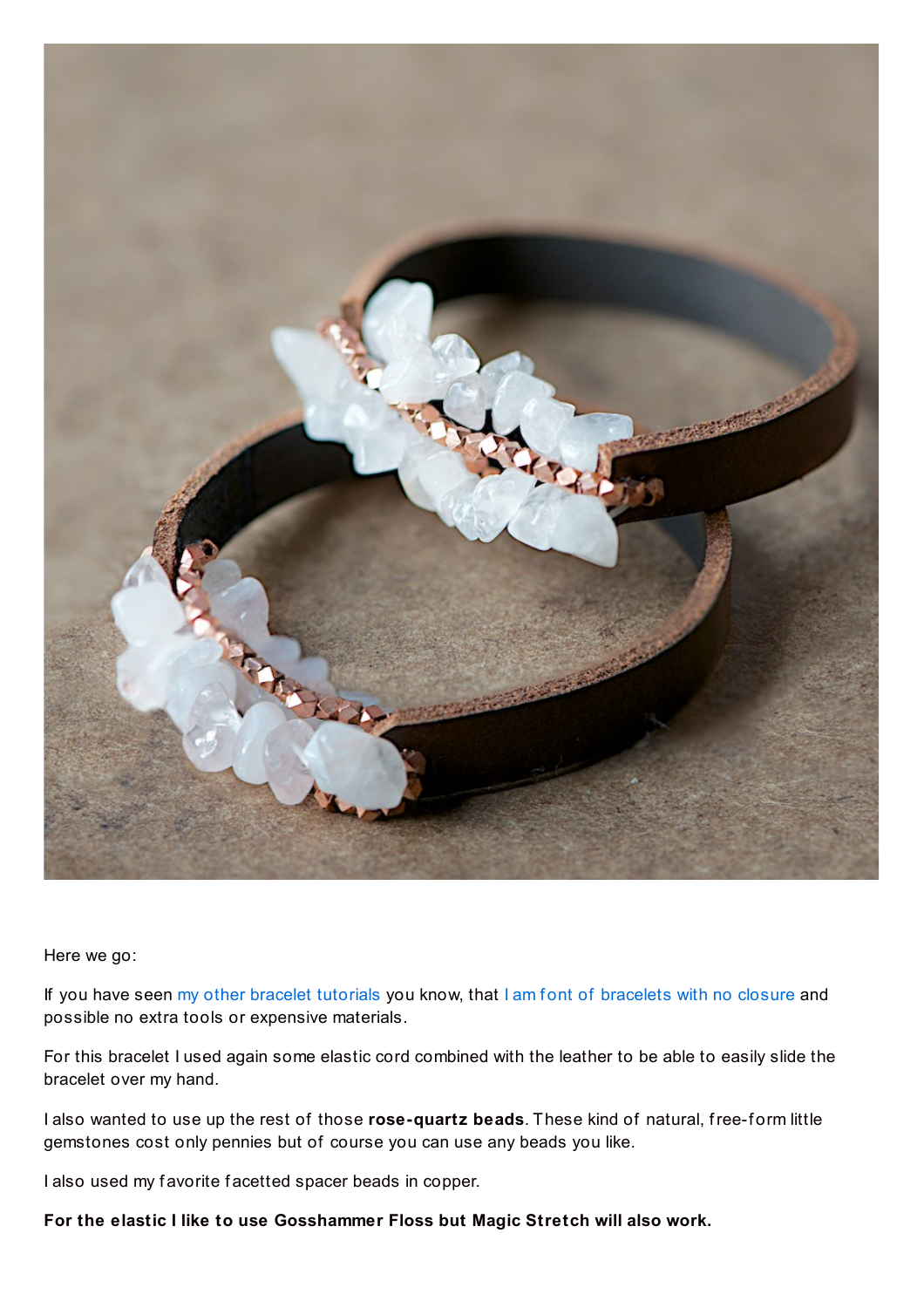## **My piece of leather is about 14 cm long, 1cm wide and 2,5mm thick.**

My wrist has a circumf erence of 16cm. Please adjust to the size you need.

Pieces from old broken belts are perfect for this project.

**Punch a hole on both ends of the leather.** With a tool or with a thick, sharp needle. If you use a needle mark where you want the hole and then press the needle alternating from both sides until you are able to push the needle all the way thru. It takes a bit time and caref ulness (do not pierce yourself !) but it will work.

**Then start by going thru one of the leather piece holes leaving a tail (Pic4) and then start** threading one sort of beads on your elastic over a length of about 4,5 -5 cm. Then go thru the hole on the other side of your leather piece and thread more beads creating a sort of circle with your **beads. It's kind of an elastic bead loop. Close that loop near a leather piece hole with two overhand knots. I don't leave any extra stretchy string room but I also don't pull super tight to have no elasticity left.**

**Then the elasticity is sufficient enough to let the bracelet slide over the hand onto the wrist. I** placed the knots on the lower or "inner" part of the elastic bead circle to make them less visible.

The measurements are for a wrist circumference of 16cm. Please adjust to your size.

If you have never worked with elastic jewelry cord: You are able to pull gently on both two endings of an overhand knot sliding the knot closer to the beads until it is really tight. Do another overhand knot if possible. Cut the endings.

Now take another piece of stretchy string and do another circle with different beads in the same manner you did the first loop.

You can also use the same beads you already used for the first loop. It's up to you...

There might be even room to do a third loop...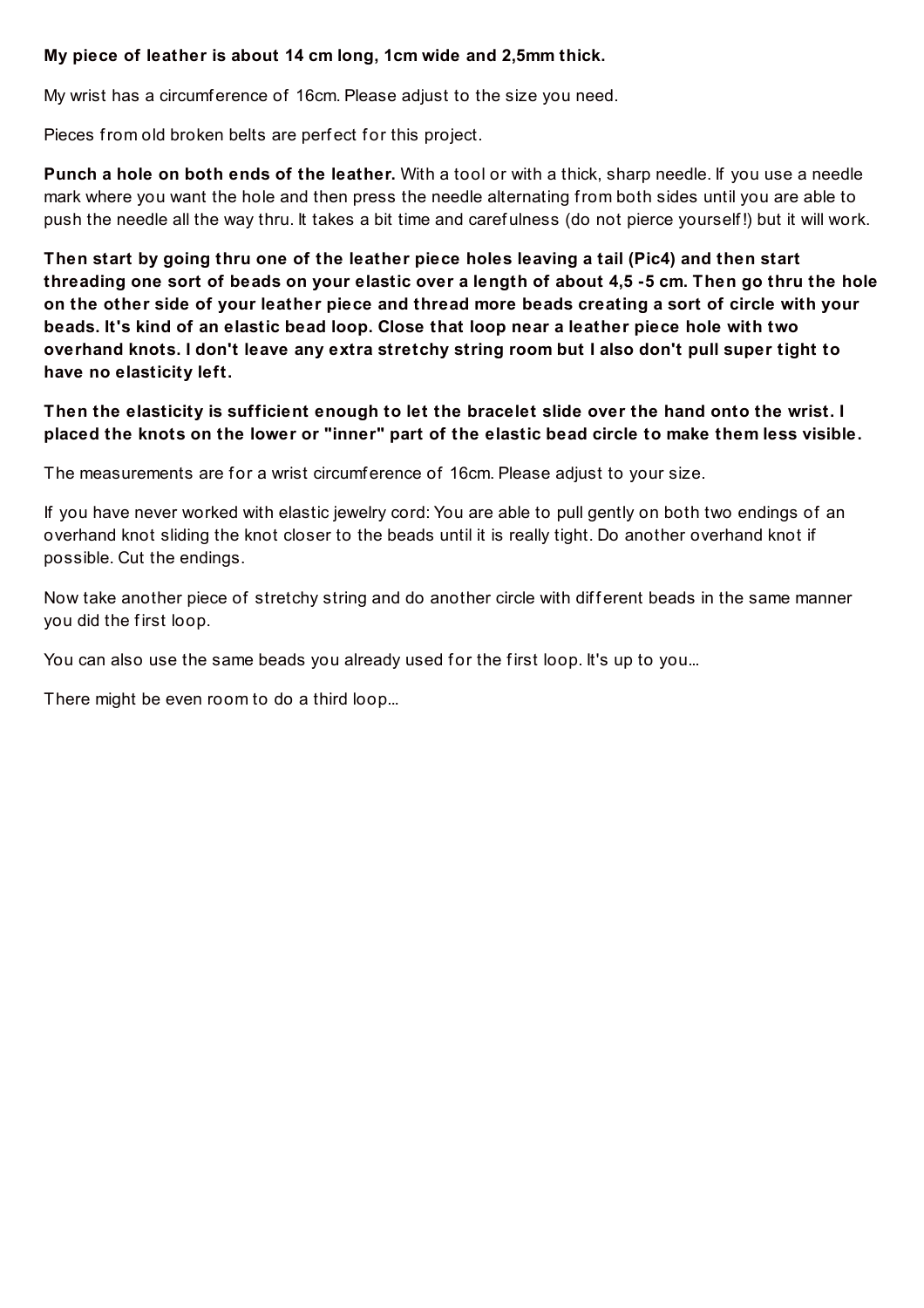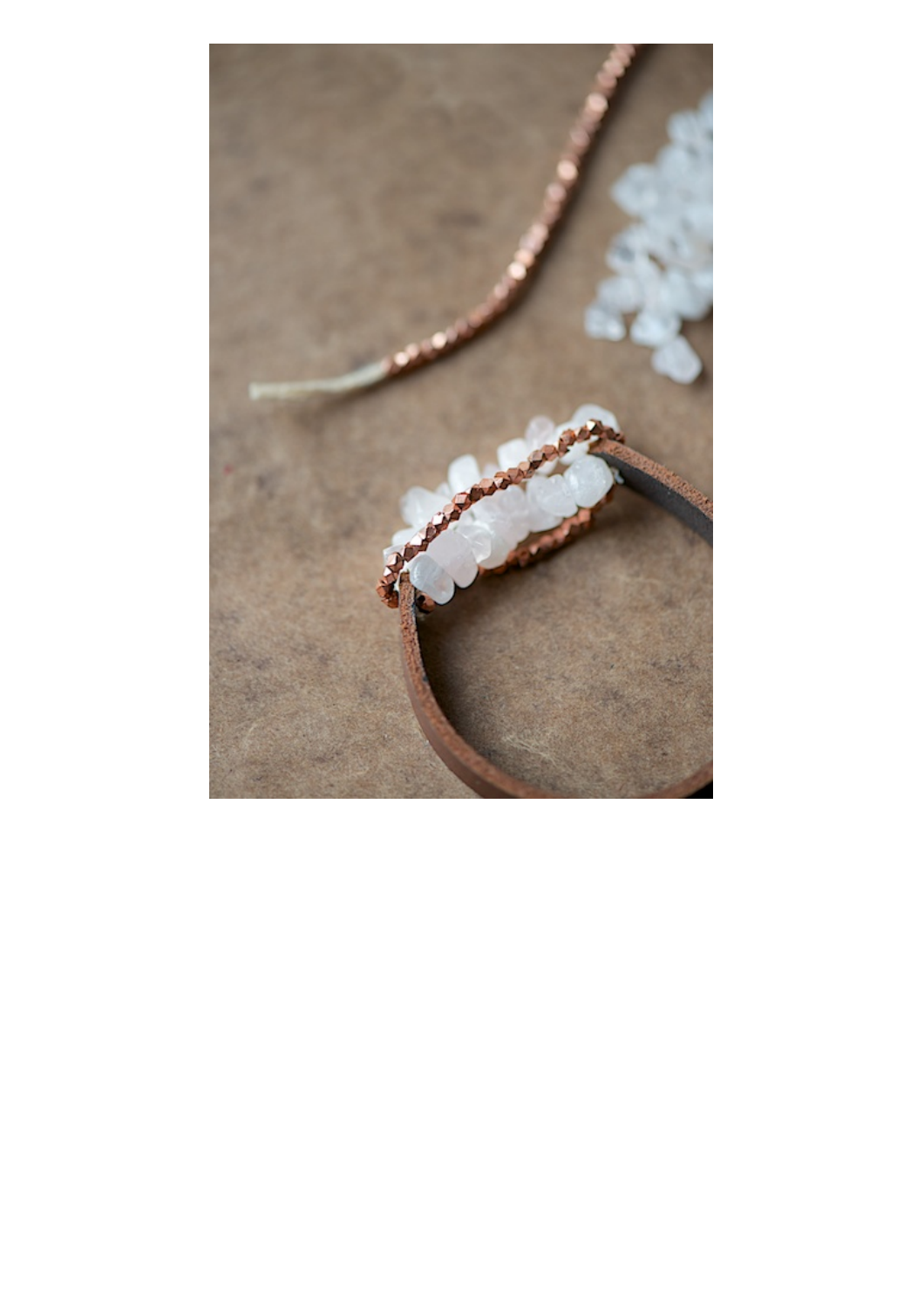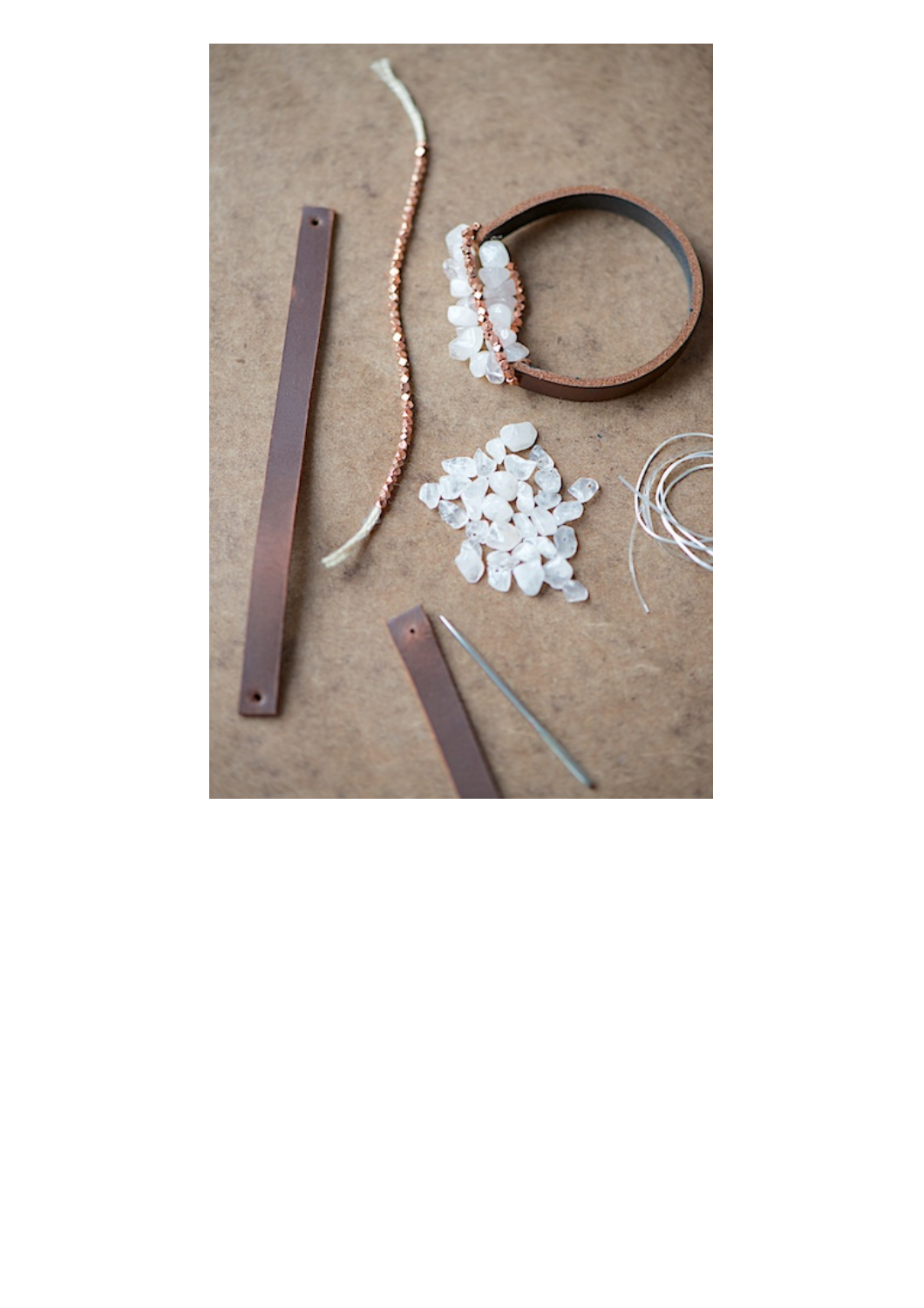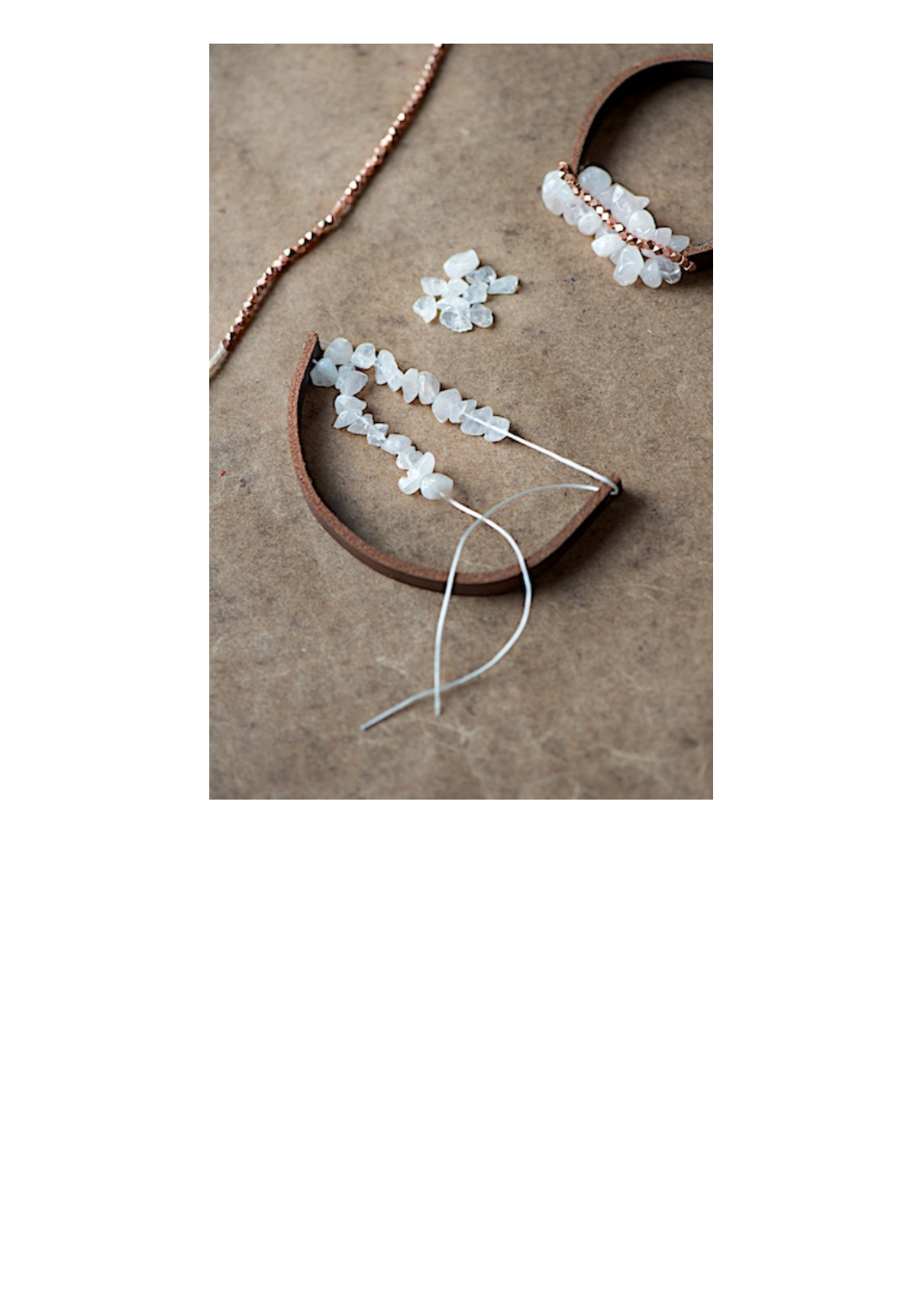

Have fun with it - please ask me if you have any questions regarding this or my other tutorials or just say "Hi" and make my day

Thanks so much for visiting,

Happy Day,

Anette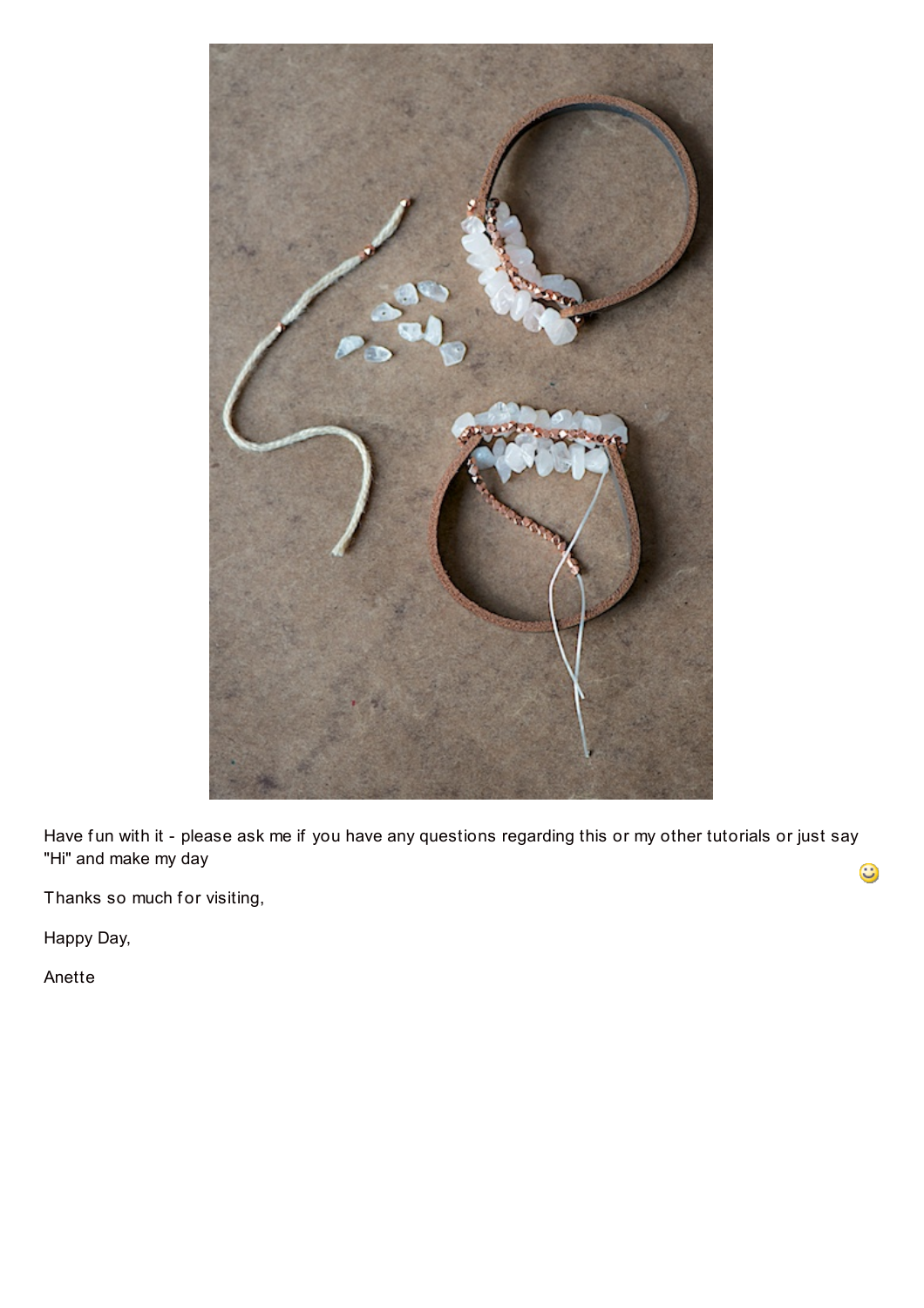